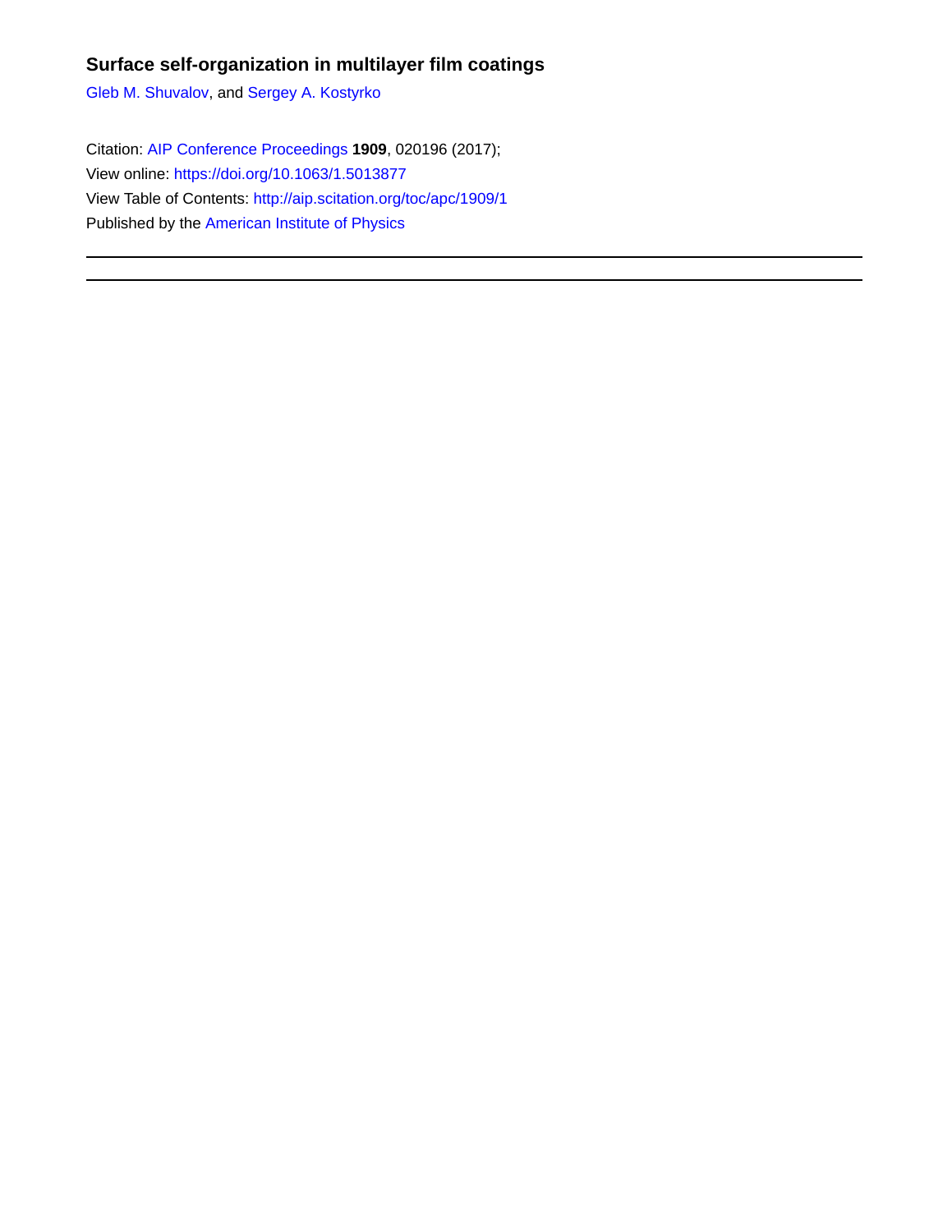## **Surface Self-Organization in Multilayer Film Coatings**

Gleb M. Shuvalov<sup>a)</sup> and Sergey A. Kostyrko<sup>b)</sup>

*St. Petersburg State University, St. Petersburg, 199034 Russia* 

a) Corresponding author: shuvalov.gleb@gmail.com  $b^5$ s.kostyrko@spbu.ru

**Abstract.** It is a recognized fact that during film deposition and subsequent thermal processing the film surface evolves into an undulating profile. Surface roughness affects many important aspects in the engineering application of thin film materials such as wetting, heat transfer, mechanical, electromagnetic and optical properties. To accurately control the morphological surface modifications at the micro- and nanoscale and improve manufacturing techniques, we design a mathematical model of the surface self-organization process in multilayer film materials. In this paper, we consider a solid film coating with an arbitrary number of layers under plane strain conditions. The film surface has a small initial perturbation described by a periodic function. It is assumed that the evolution of the surface relief is governed by surface and volume diffusion. Based on Gibbs thermodynamics and linear theory of elasticity, we present a procedure for constructing a governing equation that gives the amplitude change of the surface perturbation with time. A parametric study of the evolution equation leads to the definition of a critical undulation wavelength that stabilizes the surface. As a numerical result, the influence of geometrical and physical parameters on the morphological stability of an isotropic twolayered film coating is analyzed.

#### **PROBLEM FORMULATION**

Multilayered thin film structures are extensively used in engineering systems to accomplish a wide range of specific functions. However, these materials can be subjected to thermomechanical, electromechanical, electromagnetic, chemical or radioactive impacts causing a stress concentration near the roughened surface that may reduce the durability of a device [1, 2]. Numerous experimental and theoretical results demonstrate that surface effects become important in the mechanical behavior of nanosized structural elements [3, 4]. A high device quality can only be maintained if defects in film are kept to minimum. Throughout the years, numerous deposition techniques have been developed to grow defect-free thin film coatings, but the defect nucleation continues to be a problem. To improve the fabrication of devices based on thin film technology, it is necessary to understand the processes by which various defects are formed. It is well known that multilayer film structures are stressed due to lattice mismatch of different layers [5–7]. In order to minimize the total free energy of such material, the surface shape can be self-organized by mass transfer [8, 9]. Thus, the pattern formation can be considered as the mechanism of morphological instability under the constraints set by the material balance. It should be noted that many researchers analyzed morphological evolution of solid surface [10]. However, we are cognizant of only a few papers where the multilayer thin film materials were considered [11, 12]. Unfortunately, they neglected the effect of volume diffusion. In this paper, we extend the theoretical analysis of morphological instability of multilayered structures performed in our previous studies [13] and demonstrate that volume fluxes could promote surface roughening with tensile stress as well as smoothing of initial perturbation with compressive stress.

Consider an isotropic multilayer film coating of a total thickness  $h_f = \sum_{r=1}^{N} h_r$ , which consists of *N* dissimilar layers and is deposited on a substrate with Poisson's ratio  $v_{N+1}$  and shear modulus  $\mu_{N+1}$  under plane strain conditions. The layer of thickness  $h_r$  has Poisson's ratio  $v_r$  and shear modulus  $\mu_r$ .

The substrate is modeled as an elastic half-plane of complex variable  $z = x_1 + ix_2$ 

*Proceedings of the International Conference on Advanced Materials with Hierarchical Structure for New Technologies and Reliable Structures 2017 (AMHS'17)* AIP Conf. Proc. 1909, 020196-1–020196-4; https://doi.org/10.1063/1.5013877 Published by AIP Publishing. 978-0-7354-1601-7/\$30.00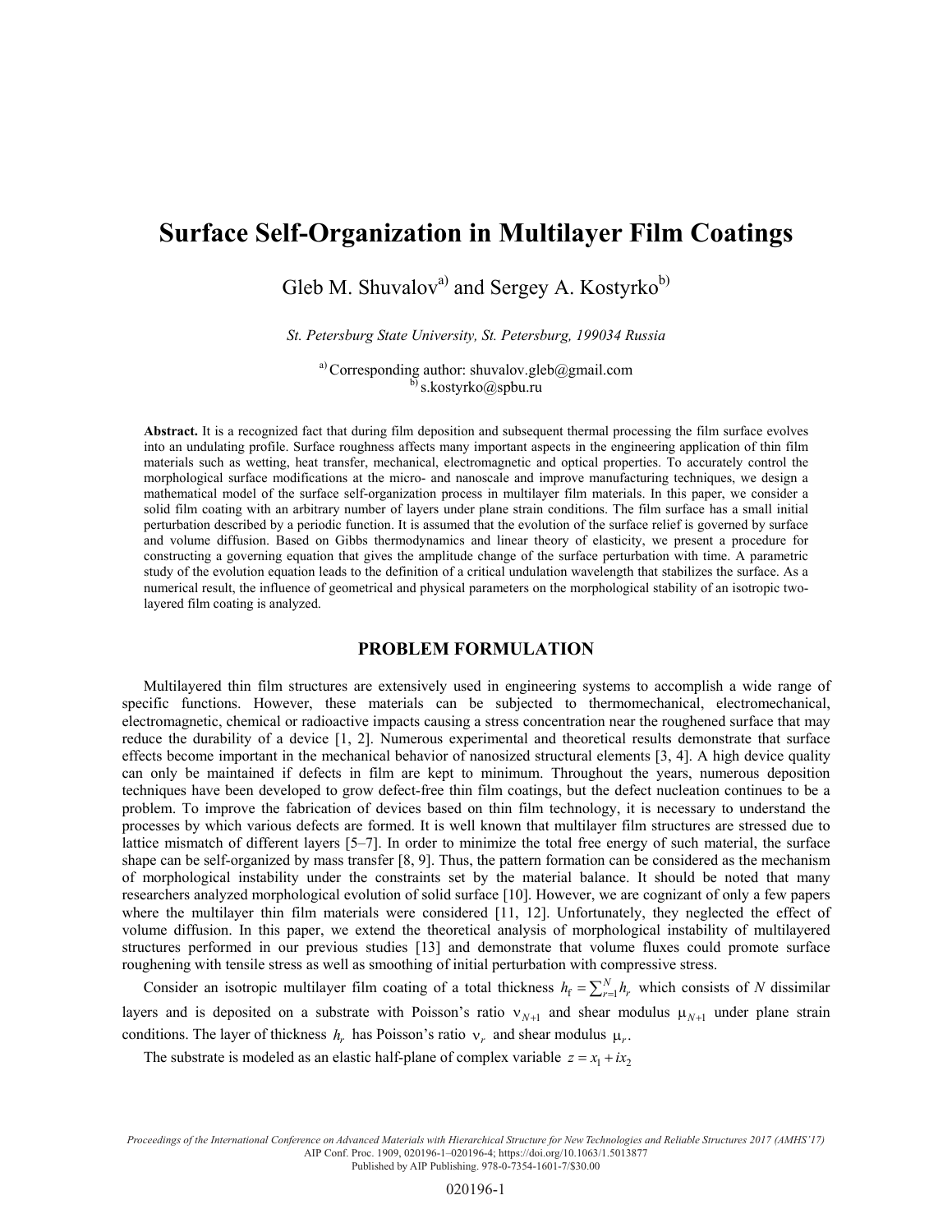$$
\Omega_{N+1} = \{ z \colon x_2 < 0, \, x_1 \in R^1 \}. \tag{1}
$$

The coating is presented as coherently bonded strips  $\Omega_r$ 

$$
\Omega_r = \{ z \colon H_{r+1} < x_2 < H_r, x_1 \in R^1 \},
$$

$$
H_N = h_N, H_{N+1} = 0, H_r = H_{r+1} + h_r, r = \overline{2, N}
$$
\n(2)

with rectilinear boundaries

$$
\Gamma_r = \{ z \colon z \equiv z_r = x_1 + iH_r \}, r = 2, N + 1. \tag{3}
$$

We assume that the film surface has a sinusoidal small perturbation that changes with time  $\tau$ 

$$
\Gamma_1 = \{ z \colon z \equiv z_1 = x_1 + i[H_1 + A(\tau)\cos(kx_1)] \},\tag{4}
$$

$$
A(\tau)/\lambda = \varepsilon(\tau) \ll 1 \,\forall \tau, k = 2\pi/\lambda, A(0) = a. \tag{5}
$$

The conditions at the free surface, interfaces and infinity are respectively

$$
\sigma(z_1) = 0, z_1 \in \Gamma_1,\tag{6}
$$

$$
\Delta u(z_r) = u^+ - u^- = 0, \ \Delta \sigma(z_r) = \sigma^+ - \sigma^- = 0,\tag{7}
$$

$$
\sigma_{22}^{\infty} = \sigma_{12}^{\infty} = 0, \ \sigma_{11}^{\infty} = \sigma_{N+1}, \omega^{\infty} = 0.
$$
 (8)

In Eqs. (6)–(8),  $u = u_1 + iu_2$ ,  $\sigma = \sigma_{nn} + i\sigma_{nt}$ ,  $u_1$ ,  $u_2$  are the displacements along corresponding axes of the Cartesian coordinates  $x_1, x_2, \sigma_m, \sigma_m$  are the components of stress vector  $\sigma$  at the area with normal *n* in the local Cartesian coordinate system *n*, *t*,  $u^{\pm} = \lim_{z \to z_r \pm i0} u(z)$ ,  $\sigma^{\pm} = \lim_{z \to z_r \pm i0} \sigma(z)$ ,  $z_r \in \Gamma_r$ ,  $r = \overline{2, N+1}$ ,  $\sigma_{\alpha\beta}^{\infty} = \lim_{x_2 \to -\infty} \sigma_{\alpha\beta}$ ,  $\sigma_{\alpha\beta}^{\infty} = \lim_{x_2 \to -\infty} \sigma_{\alpha\beta}$  $\lim_{x_2 \to -\infty} \omega,$  $\omega^{\infty} = \lim_{x_2 \to -\infty} \omega$ ,  $\sigma_{\alpha\beta}$  ( $\alpha$ ,  $\beta = 1, 2$ ) are the components of the stress tensor in the axes  $x_1, x_2$  and  $\omega$  is the rotation angle

of a material particle.

As it was mentioned above, the analysis of morphological instability is based on a combined effect of surface and volume diffusion that are assumed to take place in the region close to the free surface. The motion of the surface is given by the following equation [8, 9]

$$
\frac{\partial h(x_1, t)}{\partial t} = K_s \frac{\partial^2}{\partial x_1^2} \left[ U(x_1, t) - \gamma \frac{\partial^2 h(x_1, t)}{\partial x_1^2} \right] + K_v k \left[ \gamma \frac{\partial^2 h(x_1, t)}{\partial x_1^2} + \Delta P(x_1, t) \right],\tag{9}
$$

where  $K_s = D_s C_s \Omega^2 / k_B T_a$ ,  $K_v = D_v C_v \Omega / k_B T_a$ ,  $\Omega$  is the atomic volume,  $D_s$  is the surface self-diffusivity,  $C_s$  is the number of diffusing atoms per unit area,  $k_B$  is the Boltzmann constant,  $T_a$  is the absolute temperature,  $D_v$  is the vacancy self-diffusivity in bulk of top layer,  $C_v$  is the concentration of vacancies in the bulk of top layer in equilibrium with a flat film surface under a remote stress,  $\gamma$  is the surface energy, *U* is the elastic strain energy at the perturbed film surface, and ∆*P* is the variation of the hydrostatic pressure at rough and flat free surface.

Here, the elastic deformation caused by surface perturbation is treated as a quasi-static state. Thus, in order to integrate surface evolution equation (9), we solve the corresponding boundary-value problem of plane elasticity for the multiply connected domain  $\Omega = \bigcup_{r=1}^{N+1}$  $\Omega = \bigcup_{r=1}^{N+1} \Omega_r$  under boundary conditions (6), (7) and conditions at infinity (8). Using the complex variable representations, superposition method and boundary perturbation technique, the original boundary value problem is reduced to a successive solution of the set of Fredholm integral equations [5].

#### **NUMERICAL RESULTS**

After the elasticity problem was solved, we could determine the elastic strain energy and the variation of the hydrostatic pressure. Then, evolution equation (9) is integrated and we obtain the amplitude of perturbation (4) as a function of time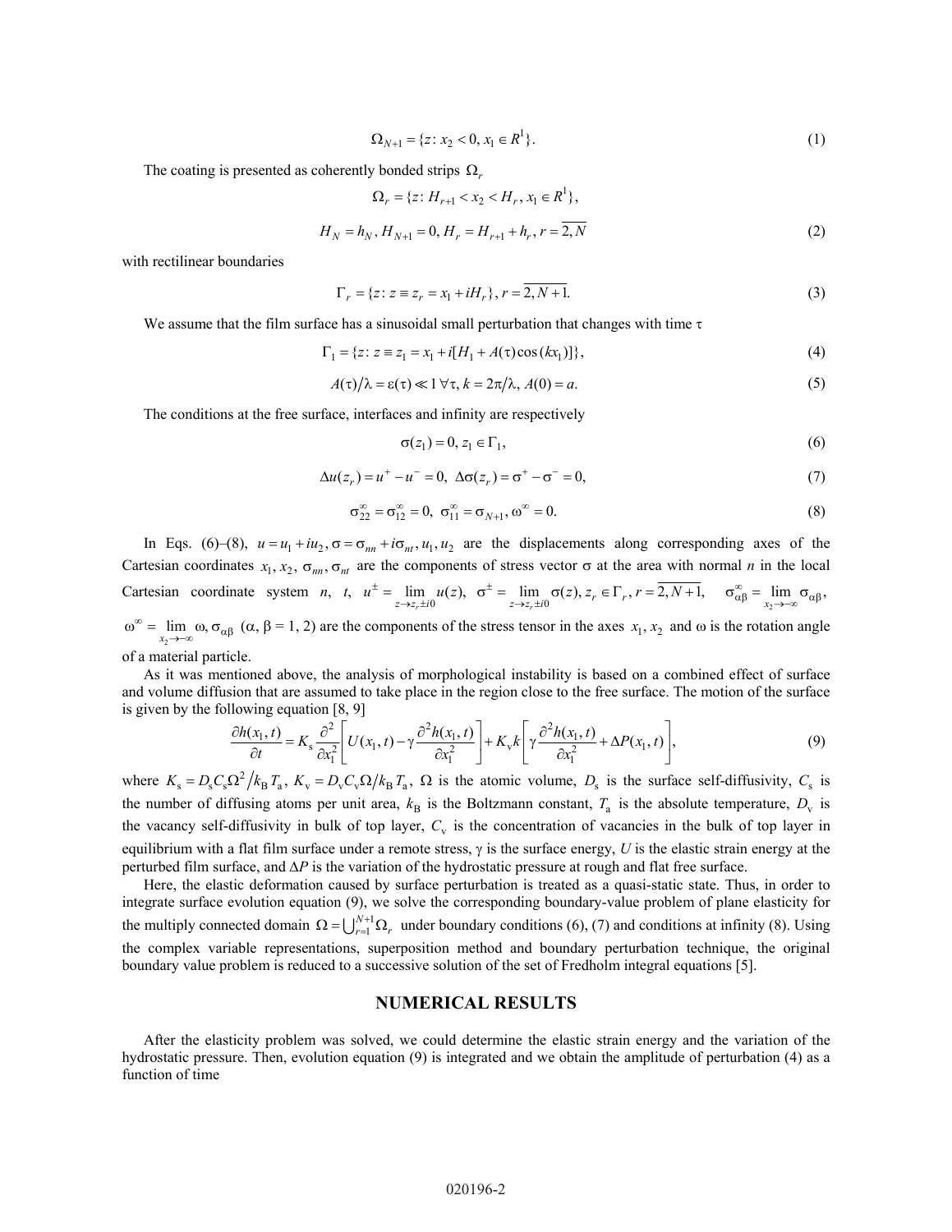| $\mu_1/\mu_2$   |                 | 0.3                                                              | 0.3          |      |      |
|-----------------|-----------------|------------------------------------------------------------------|--------------|------|------|
| $\mu_2/\mu_3$   |                 | 0.3                                                              | $\mathbf{R}$ | 0.3  |      |
| $h_1$ , $\mu$ m | $h_2$ , $\mu$ m | $(\lambda_{\rm cr}^- - \lambda_{\rm cr}^+) / \lambda_{\rm cr}^+$ |              |      |      |
| 0.6             | 0.6             | 0.36                                                             | 0.30         | 0.18 | 0.17 |
| 1.2             | 0.6             | 0.24                                                             | 0.24         | 0.21 | 0.21 |
| 0.6             | l .2            | 0.33                                                             | 0.32         | 0.18 | 0.18 |

**TABLE 1.** The effect of compressive and tensile stresses on the critical value of undulation wavelength

$$
\ln\left(\frac{A(\tau)}{a}\right) = P(\lambda, h_1, ..., h_N, \mu_1, ..., \mu_{N+1}, \nu_1, ..., \nu_{N+1}, \gamma, D, \sigma_{N+1})\tau.
$$
 (10)

The critical value of perturbation wavelength  $\lambda_{cr}$  that stabilize the surface is determined from the following condition

$$
P(\lambda, h_1, ..., h_N, \mu_1, ..., \mu_{N+1}, \nu_1, ..., \nu_{N+1}, \gamma, D, \sigma_{N+1}) = 0, \ D = \frac{D_v C_v}{D_s C_s}.
$$
 (11)

For surface undulations with wavelengths less than critical value, the amplitude of initial perturbation decrease with time [7–11]. According to the practical interest, the dependence of  $\lambda_{cr}$  on geometrical and physical parameters of the problem should be analyzed.

For a numerical result, we consider a two-layered film coating with Ni-based top layer [13]. The stress-strain state of the film is defined in the first-order approximation of the perturbation method. Table 1 shows the relative difference of critical wavelengths  $\lambda_{cr}^-$  and  $\lambda_{cr}^+$  that was calculated for compressive and tensile residual stresses, consequently. The shear modulus of the top layer is  $\mu_1 = 100$  GPa, Poisson's ratios are  $v_1 = v_2 = v_3 = 0.3$ , the surface energy is  $\gamma = 1$  J/m<sup>2</sup>, the volume to surface diffusion ratio is  $D = 10^{-25}$  m<sup>2</sup>, the atomic volume is  $\Omega = 4.29 \times 10^{-29}$  m<sup>3</sup>, and value of residual stress in the top layer is equal to  $\sigma_1 = \pm 700$  MPa.

The influence of residual stresses  $\sigma_1$  and diffusional coefficient *D* on the critical value of perturbation wavelength  $\lambda_{cr}$  is shown in Fig. 1a and 1b, correspondingly, for different stiffness ratios  $r_j = \mu_j / \mu_{j+1}, j = 1,2$  in the case of  $h_1 = h_2 = 0.08$  µm. To plot the curves of Fig. 1a, we take the value of the diffusional coefficient equal to  $D = 10^{-25}$  m<sup>2</sup>. For graphs of Fig. 1b, residual stresses in the top layer are equal to  $\sigma_1 = \pm 700$  MPa.



**FIGURE 1.** Influence of residual stress  $\sigma_1$  (a) and diffusion coefficient *D* (b) on critical undulation wavelength  $\lambda_{cr}$ in the case of different values of stiffness ratios  $r_1 = \mu_1/\mu_2$  and  $r_2 = \mu_2/\mu_3$